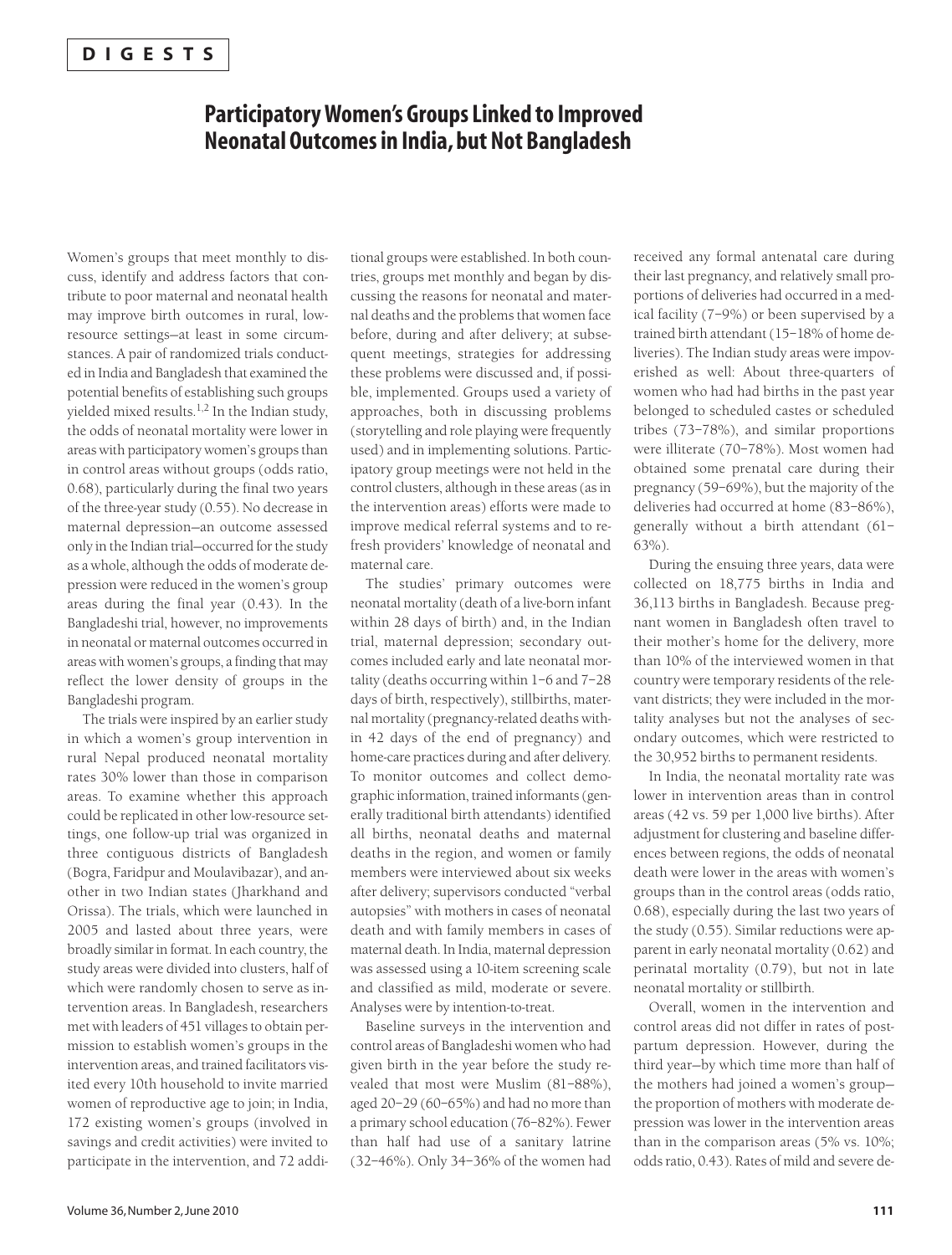#### *Digests*

pression did not differ between areas.

Finally, the researchers found changes in rates of beneficial home care practices. During the study's final two years, several such practices—including use of soap by the birth attendant, use of a safe delivery kit and use of a boiled thread to tie the umbilical cord—were utilized more often in intervention areas than in control areas (odds ratios, 2.3–4.3).

Unfortunately, the results were not as encouraging in Bangladesh, where only 9% of women aged 15–44 were group members by 2007. The neonatal mortality rate was lower than in India (34–38 per 1,000 live births), but it did not differ between the intervention and control areas, even in the later stages of the trial. Moreover, no differences were apparent in other neonatal outcomes, and maternal mortality was elevated in the intervention areas—a result the researchers suspect was a chance finding, in part because none of the deceased women had belonged to a women's group.

The authors of the Indian study suspect that the reduction in neonatal mortality in the intervention areas was due to the higher rates of hygienic practices in those regions; forthcoming analyses of the verbal autopsies may yield a more definitive explanation. Social support and group problem-solving may have led to the reduction in moderate maternal depression seen in intervention areas toward the end of the study. Overall, women's groups such as the ones in this study "have the potential to create improved capability in communities to deal with the health and developmental difficulties arising from poverty and social inequalities," the researchers state.

In the Bangladeshi trial, on the other hand, the intensity of the intervention may have been too low to provide benefits: One women's group was established for every 1,414 residents, compared with one per 468 residents in the Indian trial and one per 756 residents in the earlier Nepalese trial. Moreover, group facilitators in Bangladesh had more groups to supervise than did their counterparts in the other two trials. The researchers note that future studies should shed light on the factors, including population coverage, that influence the effectiveness of using women's groups to influence maternal and neonatal outcomes; in fact, an "intensive scale-up" of the intervention is under way in Bangladesh.*—P. Doskoch*

### **REFERENCES**

**1.** Tripathy P et al., Effect of a participatory intervention with women's groups on birth outcomes and maternal depression in Jharkhand and Orissa, India: a clusterrandomised controlled trial, *Lancet,* 2010, 375(9721): 1182–1192.

**2.** Azad K et al., Effect of scaling up women's groups on birth outcomes in three rural districts in Bangladesh: a cluster-randomised controlled trial, *Lancet,* 2010, 375(9721):1193–1202.

# **Household Wealth, Travel Associated with Having Multiple Partners Among Sub-Saharan African Men**

The likelihood that a man will have multiple sex partners—a key factor promoting the spread of HIV—may be mediated by his financial resources and his exposure to social control mechanisms, such as monitoring by village elders and family members.<sup>1</sup> In many of the 15 Sub-Saharan African countries included in a recent study, the odds of having had multiple partners in the previous 12 months were elevated among men with greater household wealth and those with nonagricultural occupations. In addition, the odds of having had multiple partners were frequently elevated among men who were relatively free from social control because they lived alone or traveled away from home; for example, Ethiopian men who had taken six or more long trips in the past year, including at least one that lasted a month, were far more likely than nontravel-

ers to have had multiple partners (odds ratio, 8.1).

The researcher used self-reported data on men aged 15–49 from Demographic and Health Surveys conducted in Burkina Faso, Cameroon, Côte d'Ivoire, Ethiopia, Ghana, Guinea, Kenya, Lesotho, Malawi, Mali, Niger, Rwanda, Senegal, Tanzania and Zambia. He excluded men in polygynous marriages, who accounted for 1% (in Rwanda) to 15% (in Guinea) of men in that age range. Respondents reported their marital status, their age at first sex and the number of sex partners they had had in the 12 months prior to the interview. The key socioeconomic variables included in the study were household wealth (categorized in quintiles), education (none, some primary, completed primary, some secondary or completed secondary) and em-

ployment status (student, unemployed or employed in one of seven broad occupational categories). In addition, the researcher used three indicators of social control mechanisms that might affect men's sexual behavior: rural or urban residence (because social control mechanisms are presumably weaker in urban regions), travel away from home in the past 12 months, and social position in the household, determined by whether the man lived alone, headed a two-person household, headed a larger household, was the son or grandson of the head of the household, or was in another position. Logistic regression was used to elucidate any relationships among men's characteristics, social control variables and having had multiple partnerships.

The proportion of respondents who were currently married ranged from 27% in Côte d'Ivoire to 59% in Malawi. Those with no education accounted for between 5% (in Kenya and Zambia) and 64% (in Niger) of respondents; men living in rural areas accounted for 40% (in Cameroon) to 84% (in Ethiopia) of respondents. The proportion of men who reported having had two or more sex partners in the previous 12 months ranged from 1% in Ethiopia to 28% in Cameroon, and exceeded 10% in nine countries.

A relationship between marital status and having had multiple sex partners was evident in 11 of the 15 countries. The odds of having had multiple partners were lower among monogamously married men than among never-married men in five countries (odds ratios, 0.2–0.6 in Burkina Faso, Côte d'Ivoire, Guinea, Mali and Niger)—a finding that runs counter to the common assumption that men's marital authority over their wives facilitates their having multiple partners. Tanzania was the only country in which married men were more likely than never-married men to have had more than one partner in the past 12 months (1.4). The odds of having had multiple partners were elevated among unmarried cohabiting men in Côte d'Ivoire, Rwanda and Senegal (1.5–4.0) and formerly married men in Cameroon, Kenya, Tanzania and Zambia (1.5–3.6).

In about half of the 13 countries for which relevant data were available, wealth was related to having had multiple partners. In three (Cameroon, Côte d'Ivoire and Ghana), the risk of men having had more than one partner in the past year generally increased with greater household wealth. For example, in Cameroon, the odds that men had had multiple partners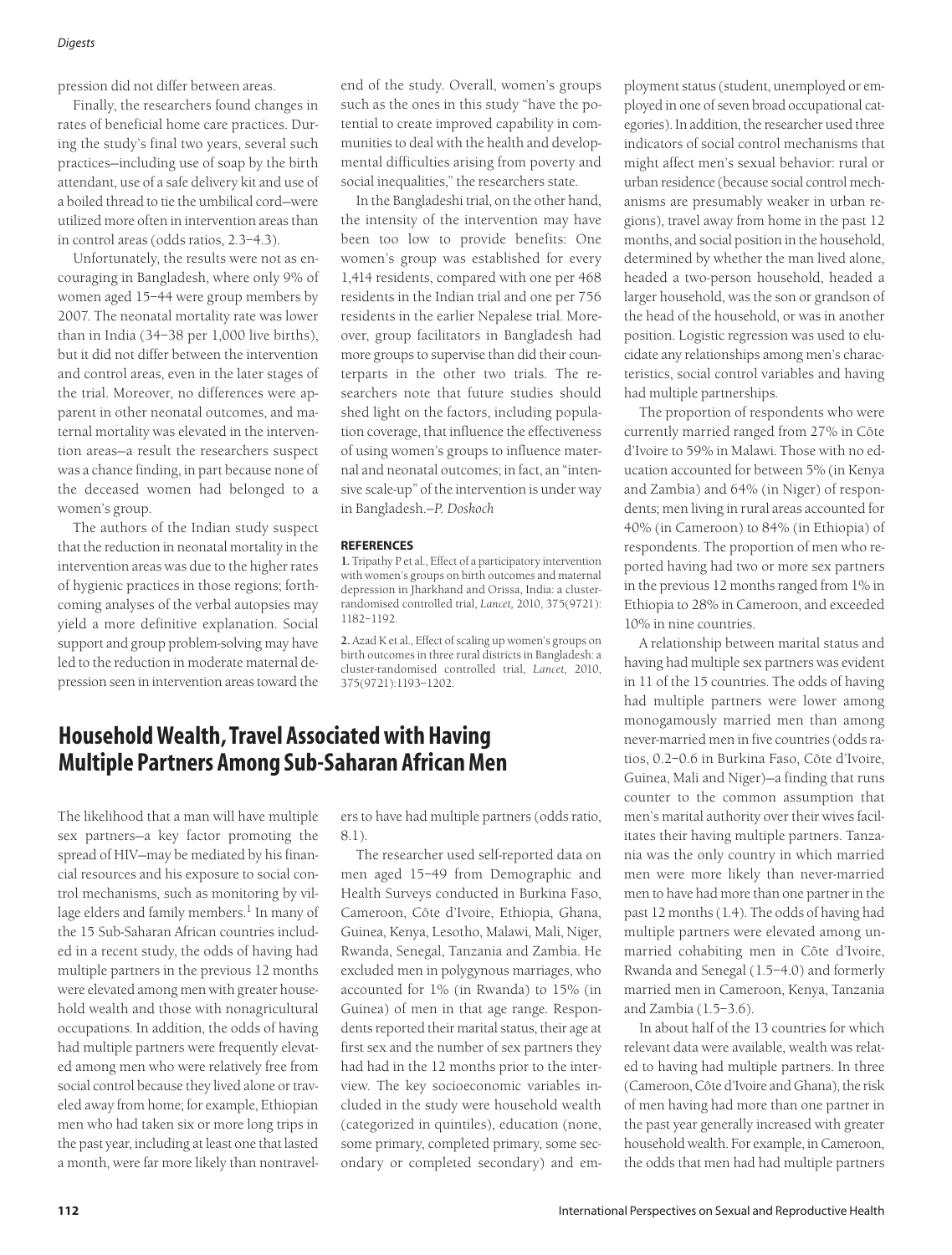rose as household wealth increased from the poorest quintile (the reference group) to the second poorest quintile (odds ratio, 1.7), the middle and second-richest quintiles (2.2 each) and the richest quintile (3.1). Multiple partnerships were more prevalent among only the wealthiest men in Burkina Faso, Kenya, Niger and Senegal (1.7–7.5), while in most of the remaining countries wealth was not consistently related to men's partnerships.

In nine countries (Burkina Faso, Côte d'Ivoire, Ghana, Kenya, Lesotho, Mali, Rwanda, Senegal and Zambia), the odds of having had multiple partners were higher among men in one or more nonagricultural occupations than among agricultural workers (odds ratios ranged from 1.5 among unskilled manual laborers in Kenya to 3.6 among professional, technical and managerial workers in Mali). Compared with agricultural workers, men who were unemployed had lower odds of having had multiple partners in Tanzania (0.5), but higher odds in Cameroon, Côte d'Ivoire, Ghana and Mali (1.7–2.2)—possibly because some unemployed men "use sex with multiple partners as a way of reasserting their masculinity," the author suggests. Students were generally less likely than agricultural workers to have had multiple partnerships.

In eight of the 15 countries, men living in urban areas had elevated odds of having had multiple sex partners (odds ratios, 1.6–4.3). In 11, men living alone—who presumably were the most free from familial monitoring were more likely than heads of large households to have had more than one partner (1.8–4.0). Finally, in all 11 countries for which travel data were available, men who had been

away from home in the previous 12 months and who thus had experienced freedom from social control—were generally more likely than those who had not traveled to have had multiple partners. For example, in Côte d'Ivoire, men who had taken at least one trip lasting a month were more likely than nontravelers to have had more than one partner (3.0–4.0). The odds of having had multiple partners were highest among Ethiopian men who had taken six or more trips, including at least one that had lasted a month (8.1).

The researcher asserts that given the diversity among Sub-Saharan countries in the prevalence of men's multiple sexual partnerships, generalizations about the region should be avoided. Nonetheless, he argues that evidence connecting men's escape from social strictures and their control of financial resources with their increased risk of having multiple partners could help shape strategies for addressing HIV risk. Meanwhile, he points out that there was little evidence that their authority over their wives—commonly thought to facilitate extramarital sex and the spread of HIV—contributes to men's having had multiple sex partners. He concludes that "programs intended to reduce the spread of HIV and other sexually transmitted infections through behavior change may be able to build upon, enhance the effectiveness of, or operate synergistically with" the formal and informal social control mechanisms delineated above.*—H. Ball*

#### **REFERENCE**

**1.** Bingenheimer JB, Men's multiple sexual partnerships in 15 Sub-Saharan African countries: sociodemographic patterns and implications, *Studies in Family Planning,* 2010, 41(1):1–17.

# **In the Short Term, Childbearing Desires Remain Relatively Stable Among Women in Ghana**

Ghanaian women's fertility preferences are generally stable in the short term, according to a study that repeatedly assessed such preferences over a five-year period.<sup>1</sup> Among fecund women, 81% of those who said in a given survey round that they did not want any more children reported the same preference in the next round, typically 7–10 months later; similarly, 79% of those who did want a child in the future felt the same at the subsequent survey. However, the stability of women's preferences varied according to whether they had attained their ideal family size.

Data on fertility preferences are used for such purposes as estimating unmet need, and these preferences are often assumed to be stable. However, recent work suggests that fertility desires may be influenced by temporary factors, such as economic conditions. To examine the extent to which preferences fluctuate, researchers asked women in southern Ghana about their fertility preferences up to eight times from 1998 to 2003. A total of 1,219 women aged 15–50 were interviewed in the study's first round, and an additional 209 were added to the sample in the second

round. The vast majority of respondents remained in the study during the subsequent six rounds: The attrition rate between the first and last rounds was 15%. Survey rounds were irregularly spaced, but most intervals were 7–10 months.

In each round, women were asked, "Would you like to have a(nother) child with your husband/partner, or would you prefer not to have any more children with him?" Women who wanted a child in the future were asked about their preferred timing; on the basis of their answers, they were classified as wanting a child soon (within two years), wanting a child later, wanting no more children, undecided or infecund. To assess women's ideal family size, the researchers asked women at study entry, "If you could go back to the time when you did not have any children and could choose exactly the number of children to have in your whole life, how many would that be?" Respondents also provided information on their marital status, contraceptive use, pregnancies and demographic characteristics.

The researchers conducted two analyses. They first examined, for each woman, changes in fertility preference categories between consecutive survey rounds; thus, information was available for up to seven survey intervals per respondent. The second analysis, ideally, would have examined the preference patterns of individual women across the study's eight rounds, but doing so posed statistical challenges because of the high number of possible patterns. Instead, the researchers performed a latent class analysis using data from rounds 2, 4, 6 and 7. In this approach, which simplified the statistical analysis and provided intersurvey intervals of about one year, fecund women whose preference patterns were broadly similar were grouped into classes.

Overall, 1,428 women participated in the study. Mean age at study entry was 31, and about four-fifths of the women were married. More than a third (35%) had never attended school, and another one-fourth (24%) had no more than an elementary school education. Most women were Christian (60%) or Muslim (21%). During the course of the study, the mean lifetime number of births among study participants increased from 3.5 to 4.2, and the mean number of live children rose from 2.8 to 3.5. At baseline, mean ideal family size was 4.4.

Between rounds one and eight, the proportion of women who wanted no more chil-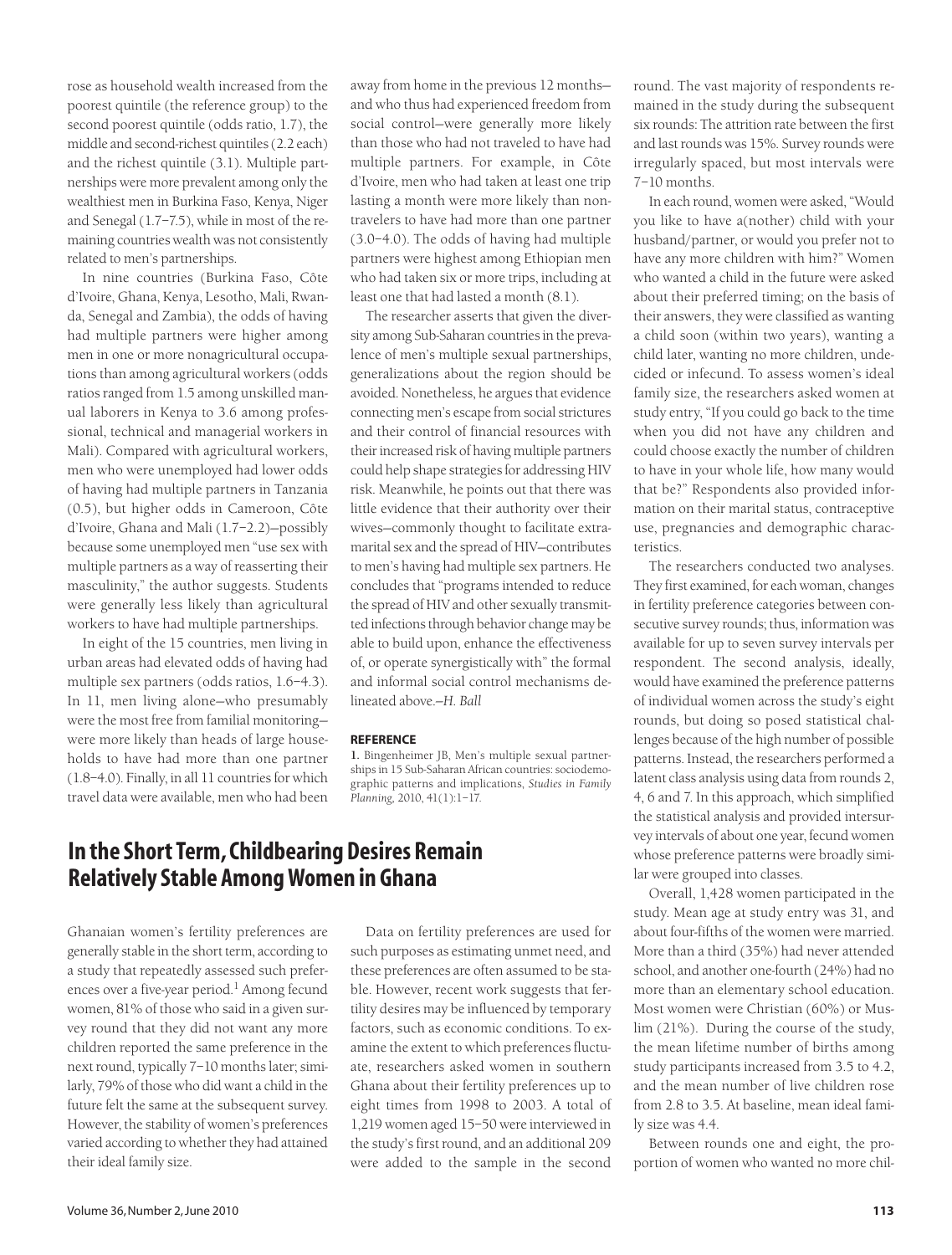#### *Digests*

dren increased from 30% to 36%, and the proportion who reported being infecund rose from 2% to 9%. Conversely, decreases occurred in the proportions of women who wanted a child within two years (from 28% to 22%) or later (from 34% to 22%). Consistency of fertility preferences between consecutive survey rounds was highest for women who wanted no more children (76%) and lowest for women who were undecided (38%); stability of preferences was intermediate among women who wanted a child soon (55%) or later (62%).

In analyses that omitted infecund respondents, 81% of women who wanted no more children in a given round expressed the same preference in the next round; the proportion was greater among those who had attained their ideal family size than among those who had not (86% vs. 75%). However, only 58% of women who reported in any of the first seven rounds that they wanted no more children expressed the same preference in the final round.

Preferences were also generally stable among women who wanted more children: Seventy-nine percent reported in the next round that they wanted a child in the future. Here, consistency was greater if women had not yet reached their ideal family size. For example, among women who wanted a pregnancy soon, nearly two-thirds (64%) of those who had not attained their ideal family size reported at the next survey that they wanted a pregnancy within two years, compared with only 39% of those who had attained their ideal family size.

The latent class analysis revealed five broad groups of women. The largest, comprising 31% of respondents, consistently reported wanting a child, but not in the next two years. These women were generally young (mean age at baseline, 24) and hence relatively early in their reproductive careers; they had an average of one birth during the study. A similar proportion of women (29%) tended to report not wanting to have a child in the future; these women were typically nearing the end of their reproductive years. The third largest group, representing 16% of women, typically first reported wanting a child after two years but then switched to wanting no more children. The fourth group was generally characterized by women who repeatedly said they wanted a child soon, though most did not in fact give birth during the study, while women in the fifth and smallest group tended to be

undecided about their childbearing preferences, in part because they were less likely than their peers to be married.

Overall, the findings show that "approximately one in five women changes her mind about whether to have an additional child within the next several months," indicating that "considerable regularity and stability exist in stated fertility preferences over time," according to the researchers. The results suggest "that most women's preferences are reasonably strongly held and are not likely to be driven by everyday circumstantial factors." In a separate analysis, the researchers found that most women who wanted no more children said their partner felt otherwise. Because perceived spousal disagreement about family size is a substantial barrier to adoption of modern contraceptives, the authors emphasize that "empowering women to exercise control over their fertility is clearly central to the achievement of their fertility preferences," and family planning policies should "promote contraceptive methods suitable to [women's] familial and social contexts."*—P. Doskoch*

### **REFERENCE**

**1.** Kodzi IA, Casterline JB and Aglobitse P, The time dynamics of individual fertility preferences among rural Ghanaian women, *Studies in Family Planning,* 2010, 41(1):45–54.

# **STI Levels Decline Among Sex Workers in India After Program Implementation**

Levels of HIV and other STIs declined, and condom use increased, among female sex workers in southern India in the three years following the initiation of a large-scale HIVprevention program.<sup>1</sup> Compared with female sex workers surveyed 7–19 months after the start of the program, those surveyed 28–37 months after the intervention began were less likely to test positive for HIV (odds ratio, 0.8), high-titer syphilis (0.5) and either chlamydia or gonorrhea (0.7). They were also more likely to report having not engaged in any unprotected sex acts with clients in the past month (2.4) and having used condoms the last time they had sex with a repeat client (2.0). Longer durations of exposure to the program were generally associated with higher levels of condom use.

The program, implemented by the Karnataka Health Promotion Trust in January

2004–April 2005, serves 60,000 female sex workers in Karnataka state; it provides sexual health services, promotes condom use through peer outreach, mobilizes communities around HIV prevention and empowers the sex work community. Seven to 19 months after implementation, the researchers interviewed a probability-based sample of 2,312 female sex workers in five districts (Bangalore Urban, Belgaum, Bellary, Mysore and Shimoga). The sample included street-based sex workers, as well as those who worked at home, brothels or other sites. A follow-up survey was conducted with 2,400 women 28–37 months after the program started; about 17% of respondents in the first survey also took part in the follow-up survey. In both surveys, the researchers collected data on women's social and demographic characteristics, age at sexual debut, age at initiation of sex work, primary place of solicitation, earnings from sex work, number of clients per week and condom use with clients and regular partners. They also asked women to report their exposure to five program components: having been visited by a peer educator, having visited a drop-in center, having visited the program's sexual health clinic, having received a pack for treating chlamydia and gonorrhea, and having witnessed a condom demonstration. In addition, respondents were tested for HIV, syphilis, chlamydia, gonorrhea and (in Mysore only) trichomonas at the time of the survey.

Respondents had a median age of 30; on average, they had been 15 years old when they first had sex and 25 when they began sex work. Some 33–46% of women from the initial and follow-up surveys were married, and 36–44% were separated, divorced, widowed or abandoned. Two-thirds were illiterate. The majority (54–55%) solicited customers in public places. The proportion earning more than 1,500 rupees per week (roughly US\$30) from sex work increased from 31% to 52% between surveys.

At the time of the first survey, 20% of respondents tested positive for HIV, with prevalence ranging from 10% in Shimoga to 34% in Belgaum. Brothel-based sex workers were more likely than home- or street-based workers to be infected with HIV (33% vs. 14–21%) or either chlamydia or gonorrhea (12% vs. 6–10%), while those who solicited clients in public places were more likely than other workers to have high-titer syphilis (9% vs.  $2 - 3\%$ ).

Between the first and follow-up surveys, ex-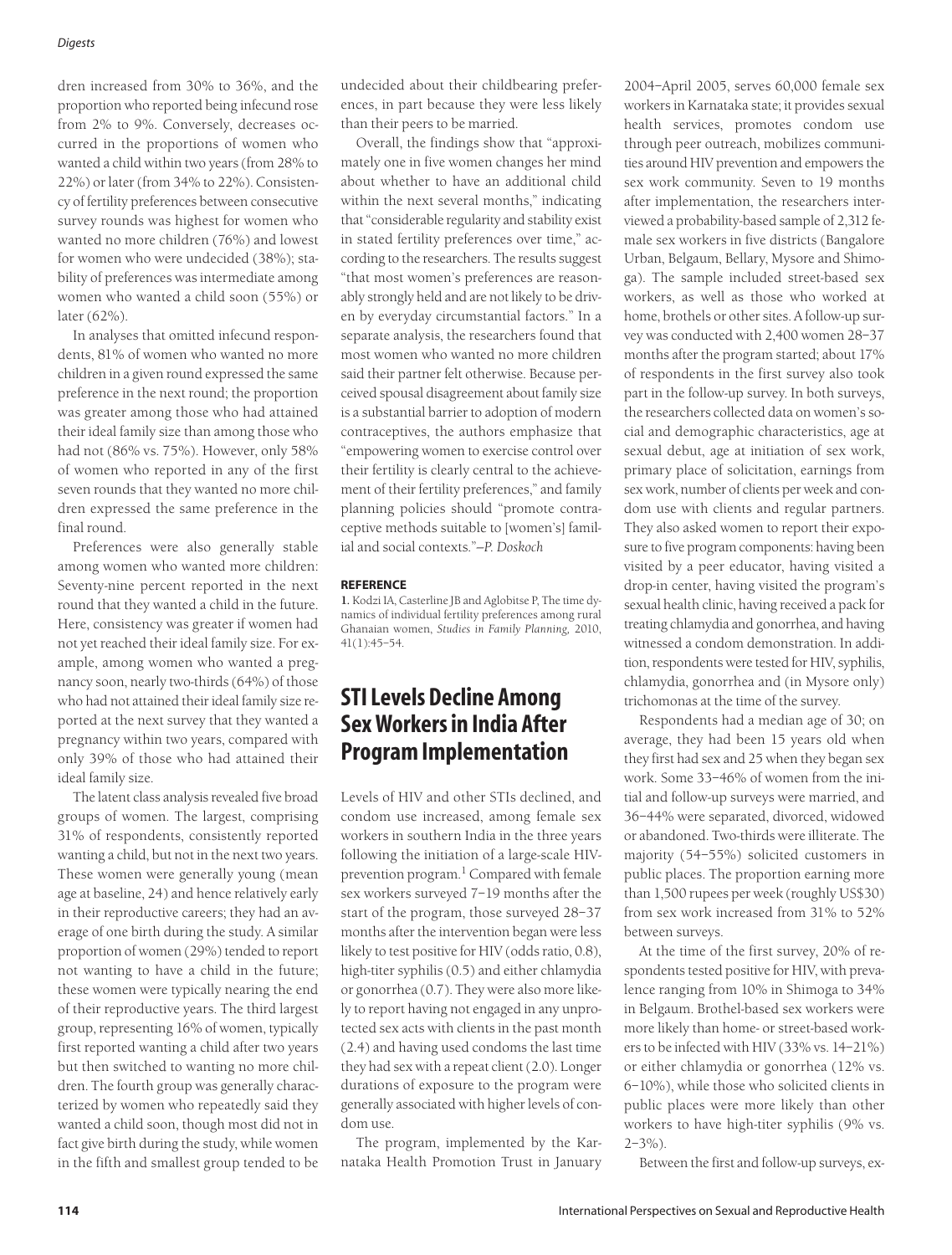posure to most program components increased; for example, the proportion of respondents who had ever been visited by a peer educator rose from 83% to 95%, and increases occurred for visits to the drop-in center (from 32% to 77%) and sexual health clinic (from 68% to 85%). In some instances, changes in exposure varied by women's place of solicitation; for example, receipt of the chlamydia and gonorrhea treatment pack increased among home-based respondents, declined among brothel-based sex workers and did not change among street-based workers. Moreover, by the follow-up survey, brothelbased workers were less likely than others to have visited the drop-in center (62% vs. 74–81%) or the sexual health clinic (75% vs. 85–87%), or to have received a treatment pack (55% vs. 59–68%).

Condom use at last sex with a repeat client was reported by 66% of respondents at the initial survey and 84% at follow-up, a significant increase between surveys (odds ratio, 2.0). The odds of having had no unprotected sex acts in the past month also increased over time (2.4). Increases in condom use at last sex with an occasional client and with a regular partner were smaller and were not significant after adjustment for demographic and other variables. However, the odds of condom use with occasional clients, repeat clients and regular partners were all positively associated with greater duration of exposure to the program. Condom breakage was reported by significantly fewer women at follow-up than at the first survey (14% vs. 17%; odds ratio, 0.8).

Finally, STI prevalence was generally lower at follow-up than at the initial survey. The proportion of respondents who tested positive for HIV fell from 20% to 16% (odds ratio, 0.8); the proportion with high-titer syphilis decreased from 6% to 3% (0.5); and the proportion with either chlamydia or gonorrhea declined from 9% to 7% (0.7). In Mysore, the prevalence of trichomonas infection dropped from 33% to 14% (0.3). The proportion of sex workers infected with either chlamydia or gonorrhea was negatively associated with length of program exposure—it ranged from 13% among women who had not been exposed to the program to 3% among those exposed for more than 33 months—but there was no correlation between length of exposure and infection with other STIs.

The declines in STI prevalence among female sex workers in Karnataka suggest that "sexual health promotion programmes and services are now starting to reach this population, and safer sex practices are being adopted," the researchers conclude. They attribute the lack of gains in condom use between surveys to the high levels of use achieved in the months between program initiation and the first survey, and posit that community mobilization and the creation of a less hostile environment may have contributed to improvements in sex workers' sexual health practices and outcomes. However, because some sex workers (e.g., those based in brothels) received fewer program services and experienced higher levels of certain STIs than other workers did, the researchers stress that "concerted efforts that target the most vulnerable women must continue and be strengthened."*—H. Ball.*

### **REFERENCE**

**1.** Ramesh BM et al., Changes in risk behaviors and prevalence of sexually transmitted infections following HIV preventive interventions among female sex workers in five districts in Karnataka state, south India, *Sexually Transmitted Infections,* 2010, 86(Suppl. 1):i17–i24.

# **Benefits of Routine Laboratory Testing for HIV Patients Receiving Antiretroviral Therapy May Be "Small"**

Patients receiving antiretroviral therapy (ART) for HIV typically undergo routine blood tests to ensure that the drugs are working and not causing toxic side effects. However, according to a randomized trial conducted in two Sub-Saharan African countries, ART can be dispensed safely without routine testing for toxicity.<sup>1</sup> On the other hand, the trial also found that routine lab testing may provide a small improvement in the efficacy of treatment by alerting clinicians that the patient's regimen is losing its effectiveness and that a switch of drugs is warranted. Twenty-one percent of patients assigned to routine laboratory monitoring either died or developed a serious HIVrelated condition during five years of ART, compared with 28% of those whose physicians relied on clinical assessments to make therapeutic decisions.

Routine laboratory testing of patients receiving ART is often cost-prohibitive in developing nations; even if such testing is available, the resources it requires might be better used to increase access to ART. For this reason, researchers sought to determine whether routine monitoring of ART efficacy and toxicity has meaningful benefits for patients' longterm clinical outcomes.

Between January 2003 and October 2004, symptomatic HIV-positive adults aged 18 or older who had not begun ART and who had CD4 cell counts of less than 200 per microliter were enrolled from three centers in Uganda and one in Zimbabwe; participants were followed until December 2008. Patients were excluded if they were considered unlikely or unable to follow an ART regimen or attend follow-up sessions, were undergoing chemotherapy or the intensive phase of antituberculosis therapy, had an acute infection or laboratory results that precluded initiation of ART, or were pregnant or breast-feeding. The final sample of 3,316 participants was randomized into two groups, one that received clinically driven monitoring (i.e., the need to switch medications or test for toxicity was determined by the clinician's assessment) and one that received both clinical monitoring and routine laboratory testing for toxicity and efficacy.

All participants received triple-drug ART. At screening, as well as at four weeks, 12 weeks and every 12 weeks thereafter, participants from both study groups met with a doctor and had routine blood tests. Results for participants in the routine testing group were given to their clinicians, while those for patients in the clinically driven monitoring group were provided only if requested for clinical reasons or if the tests revealed potentially life-threatening toxicity. In both groups, clinicians were free to perform additional tests and treat new diagnoses as needed. Patients who developed severe HIV-related conditions—specifically, those classified as stage 4 conditions by the World Health Organization, such as recurrent severe pneumonia or Karposi's sarcoma—were switched to a different (second-line) ART regimen; in the routine monitoring group, the patients were also switched if their CD4 cell counts fell below 100 per microliter. A nurse used a standard symptom checklist to review the status of all participants every four weeks.

The trial examined rates of two primary patient outcomes. The first was either death or the occurrence of a new stage 4 HIV-related condition; the second was the occurrence of a serious adverse event, which referred not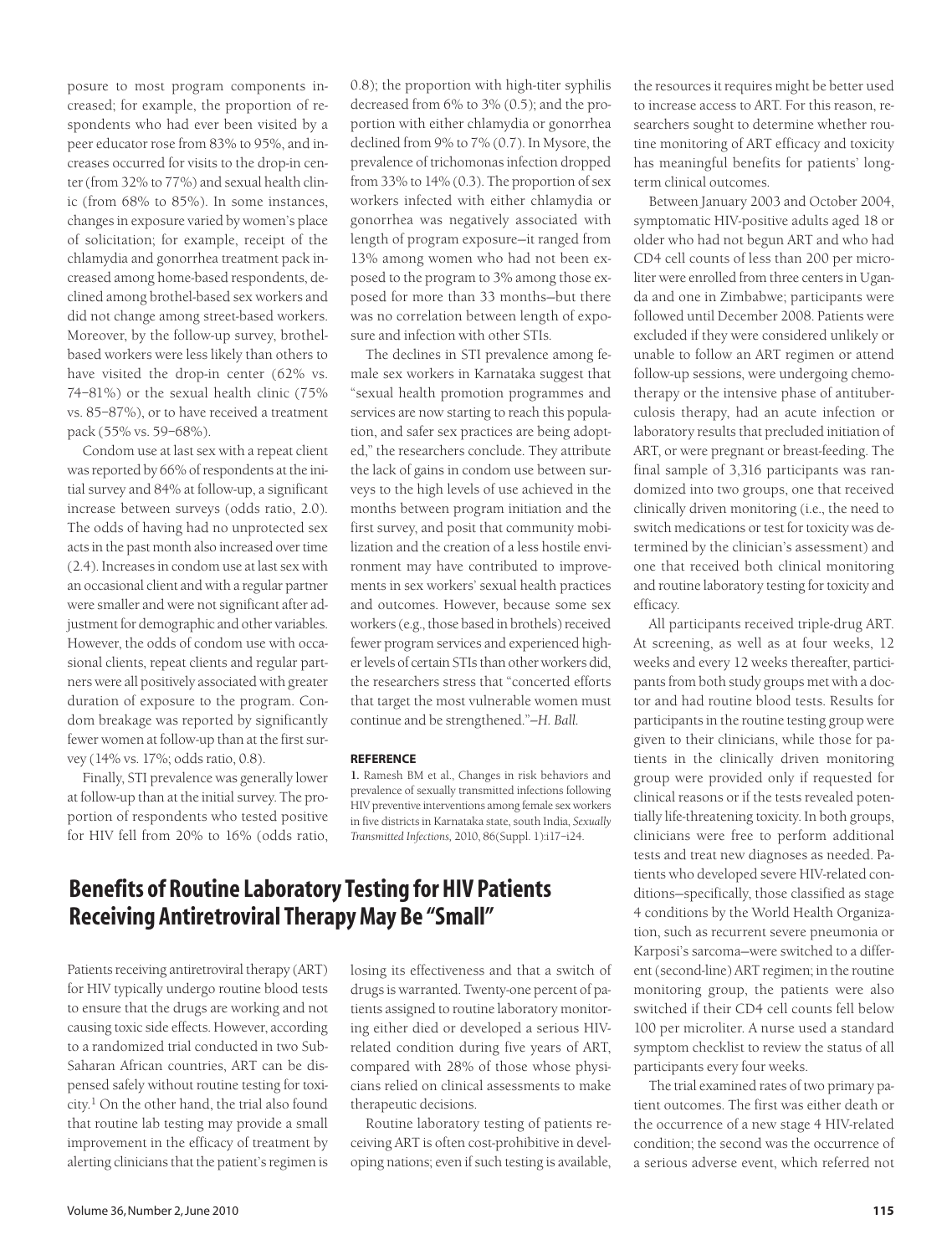#### *Digests*

only to HIV-related conditions but to any serious medical condition that was life-threatening or fatal, caused disability or required a hospital admission. The study was a noninferiority trial, which meant that the researchers aimed to show that a new treatment (here, clinically driven monitoring) was not worse than a standard treatment (routine monitoring) by a prespecified, clinically meaningful degree; they determined that the upper 95% confidence limit of the hazard ratio for the measure encompassing death and new stage 4 conditions could not exceed 1.18. Kaplan-Meier plots, log-rank tests and proportional hazard models were used to compare outcomes between groups.

At baseline, characteristics of the two study groups were similar: Some 64–66% of participants were women, their median age was 36 and 99% reported having been infected with HIV through heterosexual contact. Median follow-up was 4.9 years, during which time both groups attended 98% of nurse visits and 99% of doctor visits.

The proportion of participants reporting one or more serious side effects from therapy did not differ between the two groups (16– 17%). Although the blood test results were available upon request to the clinicians of patients in the clinical monitoring group, fewer than 4% of these results were requested.

By the end of the trial, the proportion of patients who had been switched to a second-line ART regimen was higher in the routine monitoring group than in the clinically driven monitoring group (22% vs. 19%). Twenty-eight percent of patients receiving clinically driven monitoring, but only 21% of those receiving routine monitoring, had died or developed a new stage 4 condition, indicating that one death or stage 4 condition was prevented for every 59 patients receiving routine monitoring for one year. This translates to a hazard ratio of 1.31 (95% confidence interval, 1.14–1.51), which means that the two treatment strategies can not be considered equivalent.

A prespecified subgroup analysis showed that outcomes for the two groups were generally similar for the first two years of treatment. However, from the third year on, deaths and stage 4 conditions were roughly twice as frequent among patients receiving clinically driven monitoring as among those receiving routine monitoring. Thirteen percent of patients in the clinically driven monitoring group and 10% of those in the routine monitoring group died, a difference equivalent to one death prevented

annually for every 130 patients who received routine instead of clinically driven monitoring.

The authors conclude that although routine laboratory monitoring offers a "small" benefit in reducing disease progression, "good ART outcomes with low mortality can be attained without" such monitoring. They suggest that "a greater public health effect would be gained from widening access to ART for untreated patients with low CD4 cell counts who are at high risk of mortality rather than providing routine laboratory monitoring for people already receiving ART." In light of this, the authors suggest that "funding…be focused on drug procurement, strengthening of diagnostic laboratory services, and training and supervision for health care workers to foster quality clinical monitoring, [in order] to support scaleup of ART rollout to rural Africa where 60% of the HIV-infected population live." *—L. Melhado*

**REFERENCE**

**1.** DART Trial Team, Routine versus clinically driven laboratory monitoring of HIV antiretroviral therapy in Africa (DART): a randomised non-inferiority trial, *Lancet,* 2010, 375(9709):123–131.

# **In Asia, Cesarean Section Associated with Increased Risk of Neonatal Mortality**

In Asia, women who give birth via cesarean section may be at an increased risk for negative health consequences.<sup>1</sup> According to an observational study conducted by the World Health Organization (WHO) in nine Asian countries, women who undergo an unplanned cesarean section before or during labor or who have an assisted (operative) vaginal delivery are more likely than those who have a spontaneous vaginal delivery to experience morbidity. Furthermore, infants born by assisted vaginal delivery or a medically indicated cesarean section have about twice the odds of dying during delivery, spending at least seven days in intensive care or both than do those born without surgical aid (odds ratios, 1.9–2.1). Women who have elective cesarean deliveries before going into labor are more likely than those with spontaneous vaginal deliveries to require admission to the intensive care unit (9.9). For infants with a breech presentation, however, cesarean delivery is associated with reduced neonatal mortality.

Cesarean section is often perceived to be safer than vaginal delivery for mothers and

their infants, and thus has become increasingly common around the globe. However, research shows that the procedure may actually be detrimental to maternal and infant health, while consuming valuable resources, especially in poorer countries.

In the current analysis—part of WHO's global study examining maternal and perinatal care—the researchers used stratified multistage cluster sampling and random selection to choose 128 health facilities in Cambodia, China, India, Japan, Nepal, the Philippines, Sri Lanka, Thailand and Vietnam for assessment. To be included in the study, facilities had to offer cesarean section and manage more than 1,000 deliveries annually; they also had to be located in each country's capital city or in one of the two provinces that were randomly selected for each country. Six facilities declined to participate, leaving a total of 122 sites. From October 2007 to May 2008, data were collected over a two-month period from facilities that anticipated more than 6,000 deliveries yearly, and over a three-month period from those that expected 6,000 or fewer deliveries. At each facility, staff provided data on all deliveries, including information on women's demographic characteristics, pregnancy-related risk factors, delivery type, and maternal and neonatal complications. For mothers, the outcomes of interest were death, blood transfusion, admission to the intensive care unit, hysterectomy and surgery to control pelvic arterial bleeding; for infants, the key outcomes were death or receiving at least seven days of neonatal intensive care. The researchers conducted univariate and multivariate analyses to assess associations between study variables and maternal and neonatal outcomes.

The final sample consisted of 107,950 deliveries, half of which were in India, China or Sri Lanka. About nine in 10 women were married (94%) and a similar proportion (90%) were aged 17–34; for 43%, the pregnancy was their first. One in five (19%) had come to the hospital because of pregnancy or delivery complications. The overall cesarean rate was 27%; rates were highest in China (46%), Vietnam (36%) and Thailand (34%). Women who underwent a medically necessary cesarean section most often did so because they had had a previous cesarean delivery (24%). Other common reasons included fetal distress (21%) and breech or other abnormal presentation (13%). Almost two-thirds of facilities offered doctors a financial incentive for performing a cesarean section.